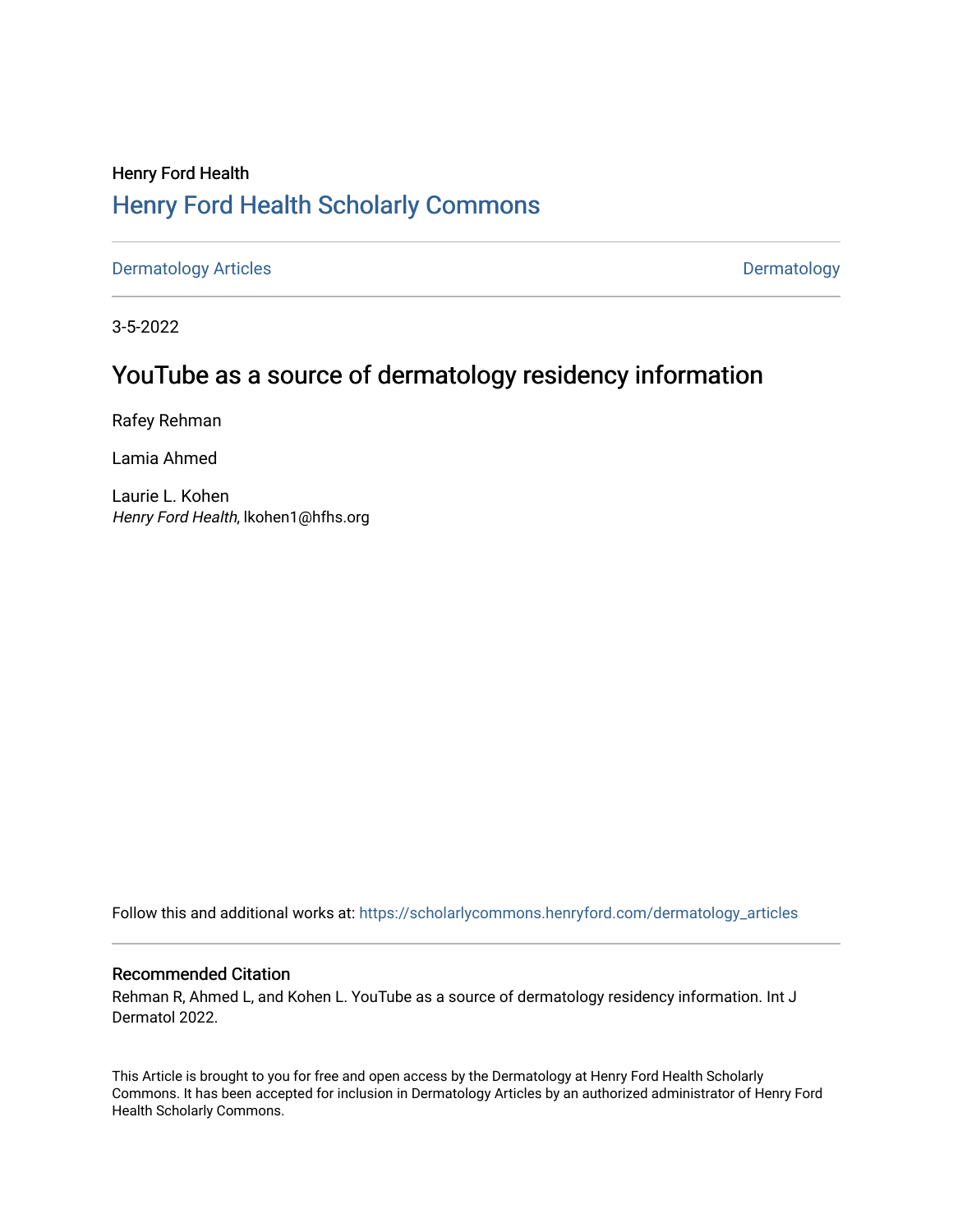## Correspondence

### YouTube as a source of dermatology residency information

### Dear Editor,

Dermatology has been historically one of the most competitive residencies in medicine.<sup>1</sup> Medical students may use You-Tube—a platform commonly used to browse videos for entertainment and education—as a source of information to learn how to better prepare for the application process, especially if they do not have access to mentors or a home dermatology program. Therefore, it may be useful to examine the advice students are learning online to determine areas for improved education. The purpose of this study was to analyze the content of popular dermatology residency recommendations on YouTube.

The authors searched YouTube for popular videos on dermatology residency advice on July 18, 2021. We screened the most popular 100 videos for inclusion, and 48 videos met the inclusion criteria. Videos that were non-English, unrelated to American dermatology residency applications, and duplicates were excluded. Video popularity measures—including the number of likes and comments—and content were collected.

Overall, the 48 videos on dermatology residency advice had a total of 1,204,251 views, 36,690 likes, and 3,461 comments. Stratified by speaker background, 42 videos (87.5%) were

created by dermatologists, four videos (8.3%) were created by non-dermatologist physicians, and two videos (4.1%) were created by others. Table 1 provides an overview of the dermatology residency advice popularity stratified by speaker background and professional experience.

Overall, research experience was the most discussed topic with 31 videos (64.6%). In addition, 22 videos (45.8%) discussed the importance of dermatology mentors. Interestingly, only 15 videos (31.2%) and 15 videos (31.2%) discussed the importance of USMLE Step 1 scores and letters of recommendation, respectively, despite a survey from the National Resident Matching Program (NRMP) that found that 100% of dermatology program directors cited using these items as factors in selecting applicants to interview. $2$  Our analysis also revealed that only five videos (10.4%) discussed the USMLE Step 1 Exam becoming pass/fail, and only 13 videos (27.1%) discussed a holistic approach to residency admissions. These are extremely important items to discuss in residency advice videos, especially given the shift towards a holistic review in graduate medical education admissions during recent years.<sup>3</sup> Table 2 provides an overview of commonly discussed dermatology residency advice on YouTube.

Limitations include a limited generalizability to different time periods due to our cross-sectional study design and the growing

Table 1 Overview of dermatology residency advice popularity on YouTube

|                                   | <b>Number of videos</b> | Mean number of | Mean number of | Mean number of |
|-----------------------------------|-------------------------|----------------|----------------|----------------|
|                                   | $(n = 48)$              | views          | comments       | likes          |
| Speaker background                |                         |                |                |                |
| Dermatologist                     | 42                      | 20,339         | 53             | 594            |
| Non-Dermatologist Physician       | 4                       | 57,131         | 252            | 2,265          |
| Other                             | 2                       | 60,736         | 119            | 1,350          |
| <b>Education level</b>            |                         |                |                |                |
| Attending at Academic Institution | 9                       | 3,070          | 28             | 138            |
| Resident                          | 23                      | 5,272          | 57             | 3,977          |
| Race                              |                         |                |                |                |
| African American                  | 15                      | 9,494          | 40             | 425            |
| Asian                             | 19                      | 45,312         | 120            | 1,235          |
| Caucasian                         | 12                      | 6,621          | 29             | 347            |
| Other                             | $\overline{2}$          | 60,736         | 119            | 1,350          |
| Gender                            |                         |                |                |                |
| Female                            | 27                      | 26,656         | 60             | 701            |
| Male                              | 21                      | 23,073         | 87             | 847            |
| Experience                        |                         |                |                |                |
| Admissions Committee              | 1                       | 276            | 6              | 8              |
| General Residency Advice          | 5                       | 60,787         | 234            | 2,221          |
| Organization                      |                         |                |                |                |
| Personal Anecdote                 | 42                      | 21,430         | 54             | 609            |

© 2022 the International Society of Dermatology International Journal of Dermatology 2022